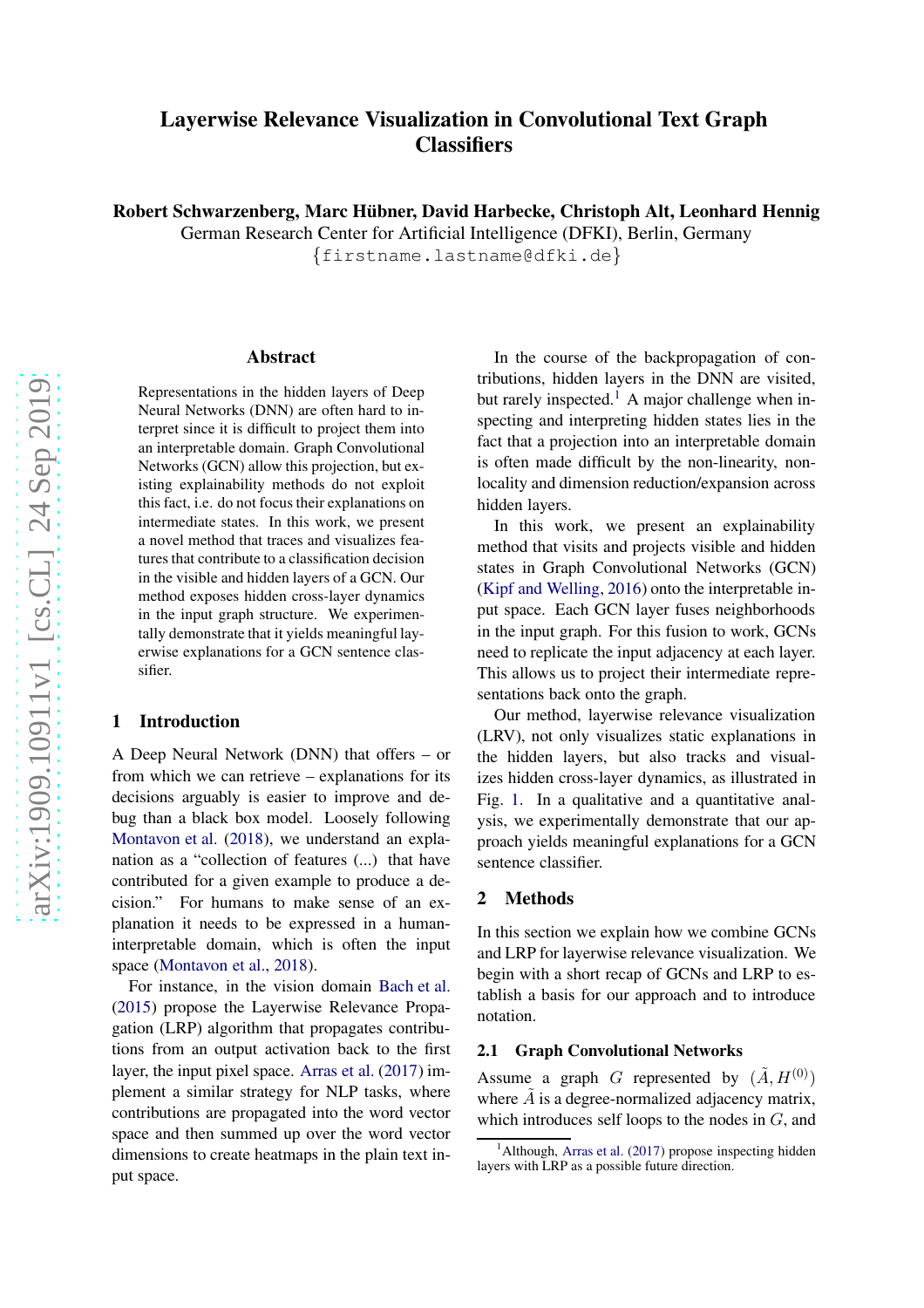<span id="page-1-0"></span>

Figure 1: Layerwise Relevance Visualization in a Graph Convolutional Network. Left: Projection of relevance percentages (in brackets) onto the input graph structure (red highlighting). Edge strength is proportional to the relevance percentage an edge carried from one layer to the next. Right: Architecture (replicated at each layer) of the GCN sentence classifier (input bottom, output top). Node and edge relevance were normalized layerwise. The predicted label of the input was RESULT, as was the true label.

 $H^{(0)} \in \mathbb{R}^{n \times d}$  an embedding matrix of the *n* nodes in G, ordered in compliance with  $\tilde{A}$ . A GCN layer propagates such graph inputs according to

$$
H^{(l+1)} = \sigma\left(\tilde{A}H^{(l)}W^{(l)}\right),\tag{1}
$$

which can be decomposed into a feature projection  $H^{\prime (l)} = H^{(l)} W^{(l)}$  and an adjacency projection  $\tilde{A}H^{\prime (l)}$ , followed by a non-linearity  $\sigma$ .

The adjacency projection fuses each node with the features in its effective neighborhood. At each GCN layer, the effective neighborhood becomes one hop larger, starting with a one-hop neighborhood in the first layer. The last layer in a GCN classifier typically is fully connected (FC) and projects its inputs onto class probabilities.

### 2.2 Layerwise Relevance Propagation

To receive explanations for the classifications of a GCN classifier, we apply LRP. LRP explains a neuron's activation by computing how much each of its input neurons contributed<sup>[2](#page-1-1)</sup> to the activation. Contributions are propagated back layerwise.

[Montavon et al.](#page-4-4) [\(2017](#page-4-4)) show that the positive contribution of neuron  $h_i^{(l)}$  $i^{(i)}$ , as defined in [Bach et al.](#page-4-1) [\(2015](#page-4-1)) with the  $z^+$ -rule, is equivalent to  $\langle \overline{I} \rangle$ 

<span id="page-1-2"></span>
$$
R_i = \sum_j \frac{h_i^{(l)} w_{ij}^+}{\sum_k h_k^{(l)} w_{kj}^+} R_j, \tag{2}
$$

where  $\sum_k$  sums over the neurons in layer l and  $\sum_j$  over the neurons in layer  $(l + 1)$ . Eq. [2](#page-1-2) only allows positive inputs, which each layer receives if the previous layers are activated using ReLUs.<sup>[3](#page-1-3)</sup> LRP has an important property, namely the relevance conservation property:  $\sum_j R_{j \leftarrow k} =$  $R_k, R_j = \sum_k R_{j \leftarrow k}$ , which not only conserves relevance from neuron to neuron but also from layer to layer [\(Bach et al.](#page-4-1), [2015\)](#page-4-1).

#### <span id="page-1-4"></span>2.3 Layerwise Relevance Visualization

We combine graph convolutional networks and layerwise relevance propagation for layerwise relevance visualization as follows. During training, GCNs receive input graphs in the form of  $(\tilde{A}, H^{(0)})$  tuples. This is efficient and allows

<span id="page-1-1"></span><sup>2</sup>We use the terms *contribution* and *relevance* interchangeably.

<span id="page-1-3"></span><sup>&</sup>lt;sup>3</sup>LRP is capable of tracking negative contributions, too. In this work, we focus on positive contributions.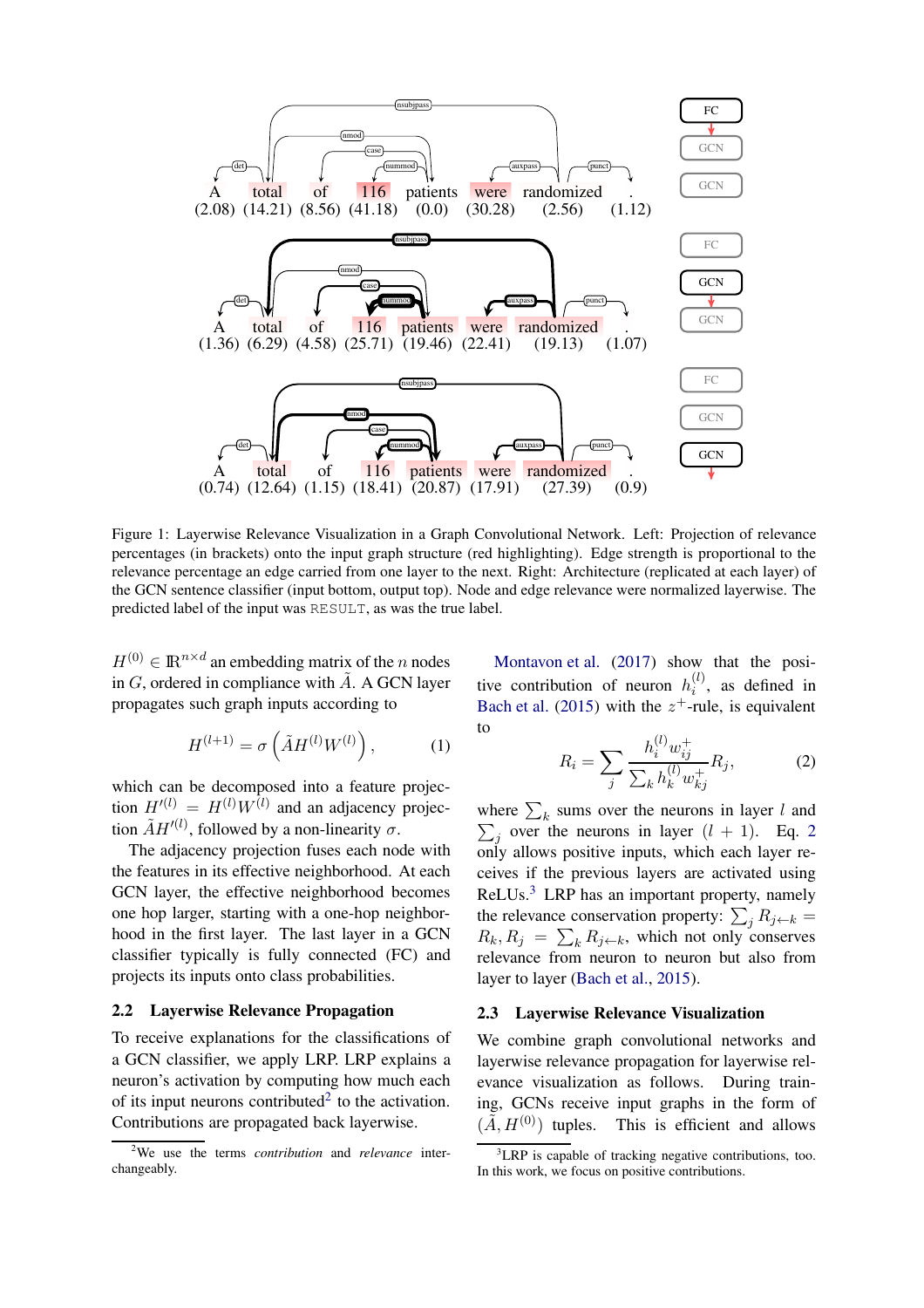batching but it poses a problem for LRP: If the adjacency matrix is considered part of the input, one could argue that it should receive relevance mass. This, however, would make it hard to meet the conservation property.

Instead, we treat  $\overline{A}$  as part of the model in a post-hoc explanation phase, in which we construct an FC layer with  $A$  as its weights. The GCN layer then consists of two FC sublayers. During the forward pass, the first one performs the feature projection and the second one – the newly constructed one – the adjacency projection.

To make use of Eq. [2](#page-1-2) in the adjacency layer, we need to avoid propagating negative activations. This is why we apply the ReLU activation early, right after the feature projection, which yields the propagation rule

<span id="page-2-0"></span>
$$
H^{(l+1)} = \tilde{A}\sigma(H^{(l)}W^{(l)}).
$$
 (3)

When unrolled, this effectively just moves one adjacency projection from inside the first ReLU to outside the last ReLU. Alternatively, it should be possible to first perform the adjacency projection and afterwards the feature projection.

Eq. [3](#page-2-0) allows us to directly apply Eq. [2](#page-1-2) to the two projection sublayers in a GCN layer. During LRP, we cache the intermediate contribution maps  $R^{(l)} \in \mathbb{R}^{n \times f}$  that we receive right after we propagated past the feature projection sublayer and compute node  $i$ 's contribution in that layer as  $R(i^{(l)}) = \sum_c R_{ic}^{(l)}$ . In addition, we also compute the edge relevance  $e_{ij}^{(l)}$  $\binom{v}{i,j}$  between nodes i and j as the amount of relevance that it carried from layer  $l - 1$  to layer l.

In what follows, we use  $R(i^{(l)})$  and  $e_{ij}^{(l)}$  to visualize hidden state dynamics (i.e. relevance flow) in the input graph. Furthermore, similar to [Xie and Lu](#page-4-5) [\(2019](#page-4-5)), we make use of perturbation experiments to verify that our method indeed identifies the relevant components in the input graph.

## <span id="page-2-1"></span>3 Experiments

Our experiments are publicly available: <https://github.com/DFKI-NLP/lrv/>. We trained a GCN sentence classifier on a 20k subset of the PubMed 200k RCT dataset [\(Dernoncourt and Lee](#page-4-6), [2017\)](#page-4-6). The dataset contains scientific abstracts in which each sentence is annotated with either of the 5 labels *BACK-GROUND*, *OBJECTIVE*, *METHOD*, *RESULT*, or *CONCLUSION*. [Dernoncourt and Lee](#page-4-6) [\(2017](#page-4-6)) describe the task as a sequential classification task since all sentences in one abstract are classified in sequence, but we treat it as a conventional sentence classification task, classifying each sentence in isolation.

In a preprocessing step, we used ScispaCy [\(Neumann et al.](#page-4-7), [2019](#page-4-7)) for tokenization and dependency parsing to generate the input graphs for the GCN sentence classifier. For the node embeddings in the dependency graph, we utilized pre-trained fastText embeddings [\(Mikolov et al.,](#page-4-8) [2018](#page-4-8)). Edge type information was discarded.

Our classifier, implemented and trained using PyTorch [\(Paszke et al.,](#page-4-9) [2017](#page-4-9)), consists of two stacked GCN layers (Eq. [3\)](#page-2-0), followed by a maxpooling operation and a subsequent FC layer. All layers were trained without bias and optimized with the Adam optimizer [\(Kingma and Ba,](#page-4-10) [2014](#page-4-10)). After each optimization step we clamped the negative weights of the last FC layer to avoid negative outputs.

During training, we batched inputs, but in the post-hoc explanation phase, single graphs from the test set were forwarded through the network to implement the strategy outlined in Sec. [2.3.](#page-1-4) We first constructed the adjacency layer with  $\tilde{A}$ , then performed a forward pass during which we cached the inputs at each layer for LRP.

LRP started at the output neuron with the maximal activation, before the softmax normalization. For all intermediate layers we used Eq. [2.](#page-1-2) Since coefficients in the input word vectors are negative, we used a special propagation rule [\(Montavon et al.](#page-4-4), [2017](#page-4-4)), which we omit here, due to space contraints. We cached the intermediate contribution maps right after the max-pooling operation, after the second and after the first (input space) feature projection layers in the GCN layers.

For the qualitative analysis, we visualized the contributions of each node at each layer as well as the relevance flow over the graph's edges across layers, as outlined in Sec. [2.3.](#page-1-4) For the quantitative validation, we deleted a growing portion of the globally most relevant edges (starting with the most relevant ones) and monitored the model's classification performance. In a second experiment, we did the same starting with the least relevant edges. Here, *global edge relevance* refers to the sum of an edge's relevance across all layers,  $\sum_l e_{ij}^{(l)}$ .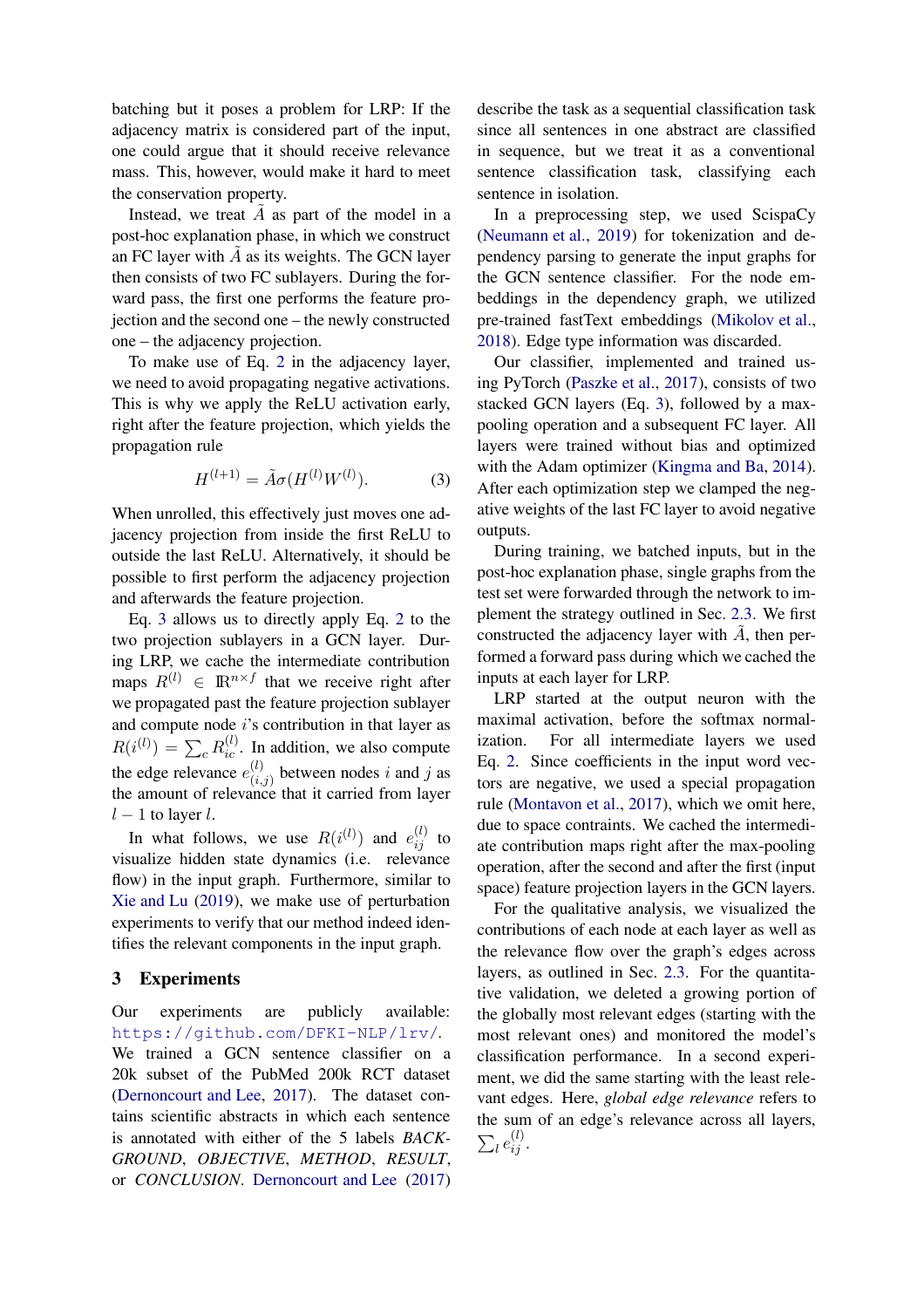## 4 Results

After training, our model achieved a weighted  $F_1$ score of 0.822 on the official (20k) test set. We then performed the post-hoc explanation with the trained model, receiving layerwise explanations as the one depicted in Fig. [1.](#page-1-0) More examples can be found in the appendix.

Fig. [1](#page-1-0) (top) shows which vectors in the final layer the GCN bases its classification decision on. The middle and bottom segments reveal how much relevant information the model fused in these vectors from neighboring nodes during the forward pass:

According to the LRV in Fig. [1,](#page-1-0) the model primarily bases its classification decision on the fusion of the vector representations of total, patients, and 116. The vector representations of these nodes are accumulated in the vector of 116 in two steps.

Interestingly, the vector of patients contributes a larger portion after it has been fused with total. Furthermore, randomized becomes more relevant after the first GCN layer, contributing to the second most relevant n-gram (were, randomized). Other n-grams, such as (A, total) or (of, patients) appear less relevant.

Note that if we had simply redistributed the contributions in the final layer, using only the adjacency matrix, without considering the activations in the forward pass as LRP does, these n-grams would have received an unsubstantiated share. Furthermore, a conventional, single explanation in the input space would have hardly revealed the hidden dynamics discussed above.

As explained in Sec. [3,](#page-2-1) we also conducted input perturbation experiments to validate that our method indeed identifies the graph components that are relevant to the GCN decision. Fig. [2](#page-3-0) summarizes the results: The performance of our model degrades much faster when we delete edges that contributed a lot to the model's decision, according to our method. We take this as evidence that our method indeed correctly identifies the relevant components in the input graphs.

## 5 Related Work

[Niepert et al.](#page-4-11) [\(2016](#page-4-11)); [Wu et al.](#page-4-12) [\(2019](#page-4-12)) introduce graph networks that natively support feature visualization (explanations) but their models are

<span id="page-3-0"></span>

Figure 2: Perturbation experiment.

not graph convolutional networks in the sense of [Kipf and Welling](#page-4-3) [\(2016\)](#page-4-3) that we address here.

Veličković et al. [\(2017](#page-4-13)) propose Graph Attention Networks and also project an explanation of a hidden representation onto the input graph. They do not, however, continue across multiple layers. Furthermore, their explanation technique differs from ours. The authors use attention coefficients to scale edge thicknesses in their explanatory visualization. In contrast, we base edge relevance on the amount of relevance an edge carried from one layer to the next, according to LRP. Our method does this in a conventional GCN, which does not apply the attention mechanism.

The body of work on the explainability of graph neural nets also includes the GNN explainer by [Ying et al.](#page-4-14) [\(2019](#page-4-14)), a model-agnostic explainability method. Since their method is model-agnostic, it can be applied to GCNs. Nevertheless, it would not reveal hidden dynamics, as our method does.

In parallel to our work, in the last couple of months, several more works on explainability in the context of graph neural nets were published. [Pope et al.](#page-4-15) [\(2019](#page-4-15)), for instance, evaluate several explainability methods on data sets from the chemistry and vision domains. The methods do not include LRP, however, and the authors do not visualize relevance layerwise. The two works that are most related to our approach were published very recently by [Xie and Lu](#page-4-5) [\(2019\)](#page-4-5) and [Baldassarre and Azizpour](#page-4-16) [\(2019](#page-4-16)). Both implement LRP for graph networks (inter alia). [Xie and Lu](#page-4-5) [\(2019](#page-4-5)) introduce the notion of node importance visualization, which is also reflected in our explanations and [Baldassarre and Azizpour](#page-4-16)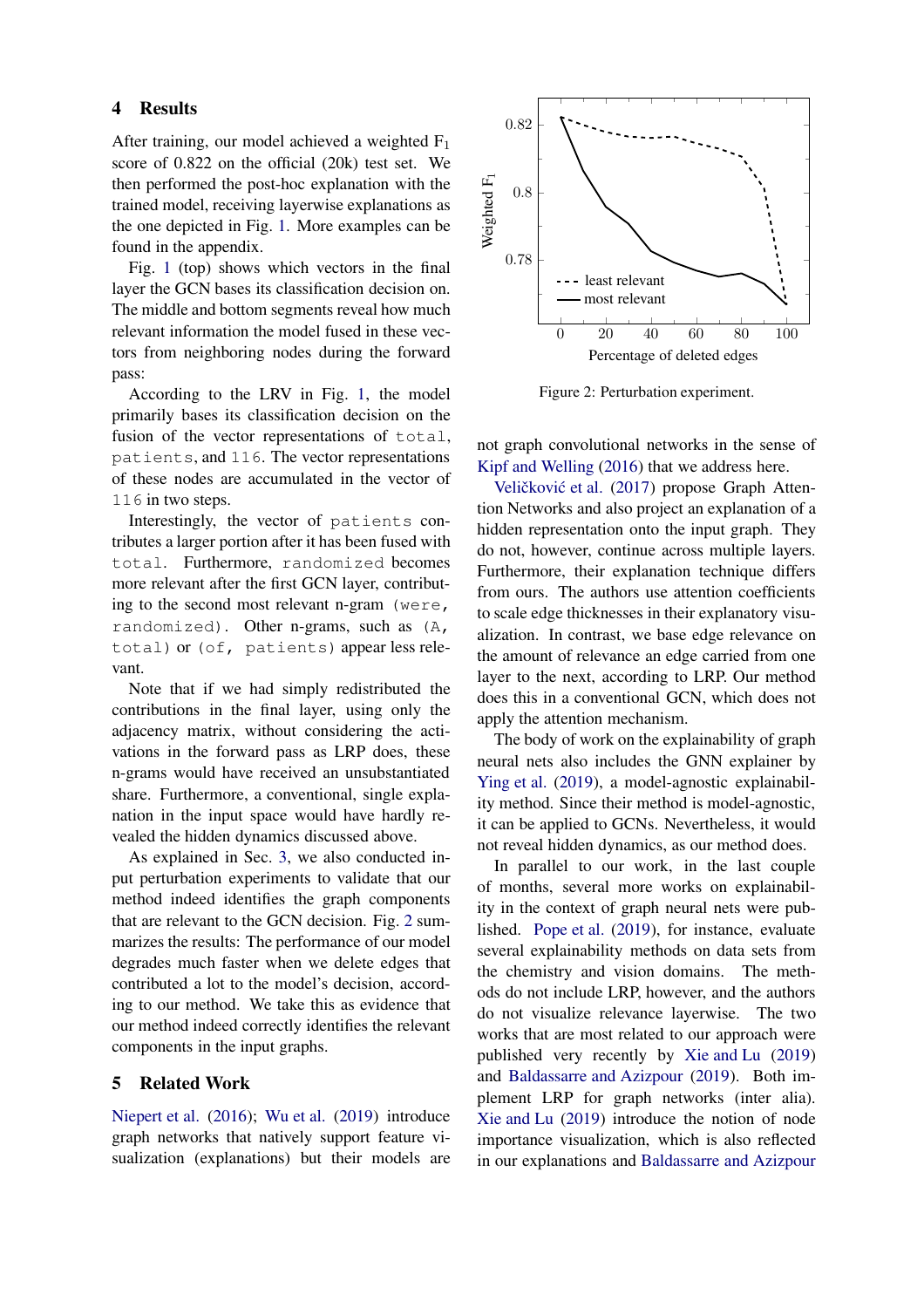[\(2019](#page-4-16)), similar to our approach, suggest to trace (and visualize) explanations over feature-less edges. Both works, however, address a different task from ours: In contrast to our graph classification task, they perform node classification and identify k-hop neighbor contributions in the proximity of a central node of interest.

## 6 Conclusions

We presented layerwise relevance visualization in convolutional text graph classifiers. We demonstrated that our approach allows to track, visualize and inspect visible as well as hidden state dynamics. We conducted qualitative and quantitative experiments to validate the proposed method.

This is a focused contribution; further research should be conducted to test the approach in other domains and on other data sets. Future versions should also exploit LRP's ability to expose negative evidence and the method could be extended to node classifiers.

## 7 Acknowledgements

This research was partially supported by the German Federal Ministry of Education and Research through the project DEEPLEE (01IW17001). We would also like to thank the anonymous reviewers for their feedback on the paper and Arne Binder for his feedback on the code base.

## References

- <span id="page-4-2"></span>Leila Arras, Franziska Horn, Grégoire Montavon, Klaus-Robert Müller, and Wojciech Samek. 2017. "What is relevant in a text document?": An interpretable machine learning approach. *PloS one*, 12(8):e0181142.
- <span id="page-4-1"></span>Sebastian Bach, Alexander Binder, Grégoire Montavon, Frederick Klauschen, Klaus-Robert Müller, and Wojciech Samek. 2015. On pixel-wise explanations for non-linear classifier decisions by layer-wise relevance propagation. *PLoS ONE*, 10(7):e0130140.
- <span id="page-4-16"></span>Federico Baldassarre and Hossein Azizpour. 2019. Explainability techniques for graph convolutional networks. *arXiv preprint arXiv:1905.13686*.
- <span id="page-4-6"></span>Franck Dernoncourt and Ji Young Lee. 2017. Pubmed 200k rct: a dataset for sequential sentence classification in medical abstracts. *IJCNLP 2017*, page 308.
- <span id="page-4-10"></span>Diederik P Kingma and Jimmy Ba. 2014. Adam: A method for stochastic optimization. *arXiv preprint arXiv:1412.6980*.
- <span id="page-4-3"></span>Thomas N Kipf and Max Welling. 2016. Semisupervised classification with graph convolutional networks. *arXiv preprint arXiv:1609.02907*.
- <span id="page-4-8"></span>Tomas Mikolov, Edouard Grave, Piotr Bojanowski, Christian Puhrsch, and Armand Joulin. 2018. Advances in pre-training distributed word representations. In *Proceedings of the International Conference on Language Resources and Evaluation (LREC 2018)*.
- <span id="page-4-4"></span>Grégoire Montavon, Sebastian Lapuschkin, Alexander Binder, Wojciech Samek, and Klaus-Robert Müller. 2017. Explaining nonlinear classification decisions with deep taylor decomposition. *Pattern Recognition*, 65:211–222.
- <span id="page-4-0"></span>Grégoire Montavon, Wojciech Samek, and Klaus-Robert Müller. 2018. Methods for interpreting and understanding deep neural networks. *Digital Signal Processing*, 73:1–15.
- <span id="page-4-7"></span>Mark Neumann, Daniel King, Iz Beltagy, and Waleed Ammar. 2019. Scispacy: Fast and robust models for biomedical natural language processing.
- <span id="page-4-11"></span>Mathias Niepert, Mohamed Ahmed, and Konstantin Kutzkov. 2016. Learning convolutional neural networks for graphs. In *International conference on machine learning*, pages 2014–2023.
- <span id="page-4-9"></span>Adam Paszke, Sam Gross, Soumith Chintala, Gregory Chanan, Edward Yang, Zachary DeVito, Zeming Lin, Alban Desmaison, Luca Antiga, and Adam Lerer. 2017. Automatic differentiation in pytorch.
- <span id="page-4-15"></span>Phillip E Pope, Soheil Kolouri, Mohammad Rostami, Charles E Martin, and Heiko Hoffmann. 2019. Explainability methods for graph convolutional neural networks. In *Proceedings of the IEEE Conference on Computer Vision and Pattern Recognition*, pages 10772–10781.
- <span id="page-4-13"></span>Petar Veličković, Guillem Cucurull, Arantxa Casanova, Adriana Romero, Pietro Lio, and Yoshua Bengio. 2017. Graph attention networks. *arXiv preprint arXiv:1710.10903*.
- <span id="page-4-12"></span>Felix Wu, Tianyi Zhan, Amauri Holonda de Souza Jr., Christopher Fifty, Tao Yu, and Kilian Weinberger Q. 2019. Simplifying graph convolutional network. *arXiv preprint*.
- <span id="page-4-5"></span>Shangsheng Xie and Mingming Lu. 2019. Interpreting and understanding graph convolutional neural network using gradient-based attribution methods. *arXiv preprint arXiv:1903.03768*.
- <span id="page-4-14"></span>Rex Ying, Dylan Bourgeois, Jiaxuan You, Marinka Zitnik, and Jure Leskovec. 2019. Gnn explainer: A tool for post-hoc explanation of graph neural networks. *arXiv preprint arXiv:1903.03894*.